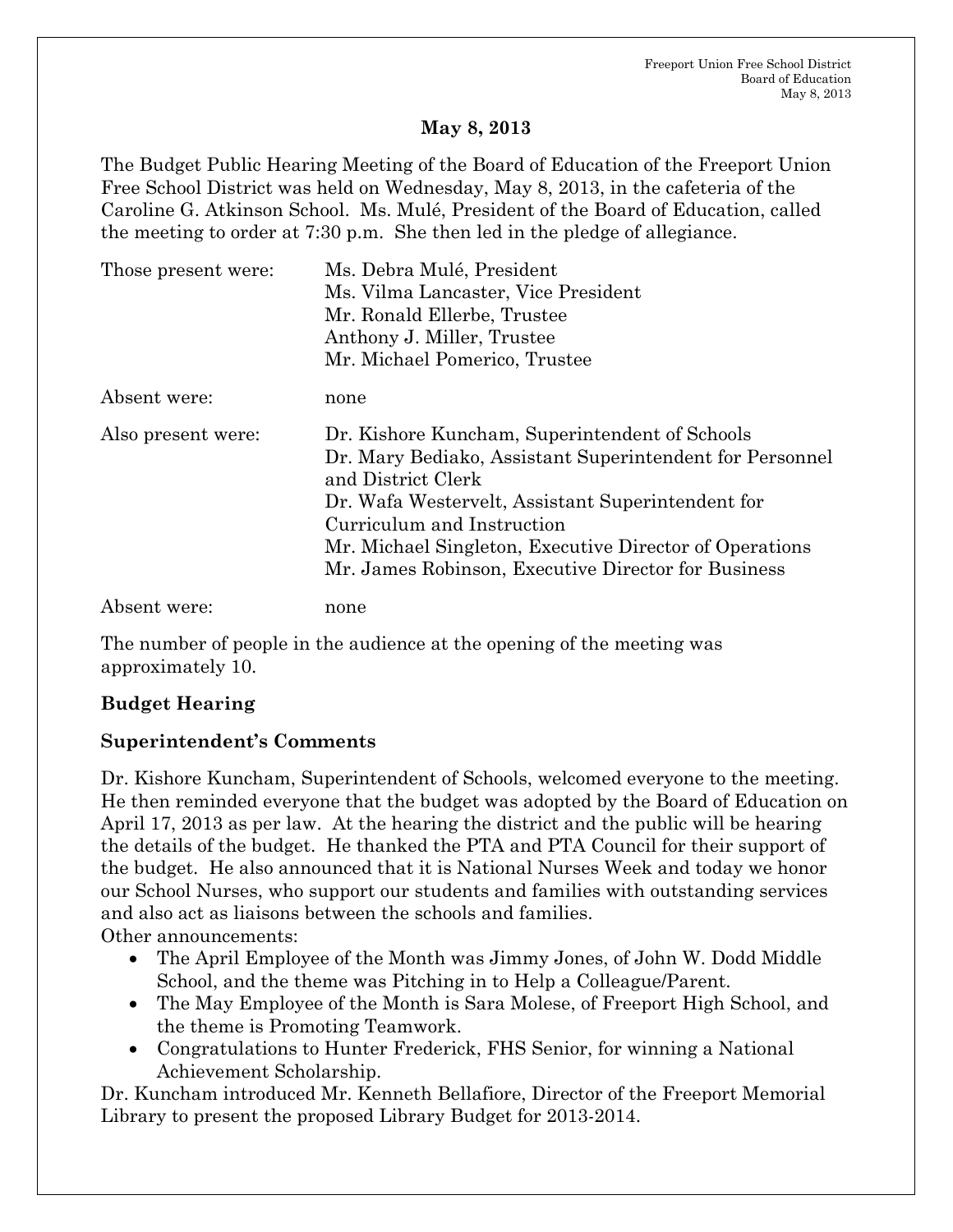### **Proposed Library Budget 2013-2014**

Mr. Kenneth Bellafiore, Director of the Freeport Memorial Library, discussed the Proposed 2013/2014 Library Budget (as attached) and gave an update on various exciting projects happening at the Library nearing completion, along with a slides show to highlight all the activity and events. He also pointed out that the Freeport Memorial Library was able to be a warming center and power center, for people to charge phones and laptops as well as be in a warm place, in the aftermath of Super Storm Sandy. Mr. Bellafiore praised the Freeport Electric Company for the prompt restoration of the power at the Library and the dedication of his staff for their selflessness during very difficult times.

# **Questions from the Public**

The public was given the opportunity to address Mr. Bellafiore about the Proposed 2013/2014 Library Budget.

# **School Budget 2013-2014**

The Superintendent gave a short overview about the difficulties facing the District in building the 2013-2014 budget. He said that it has been incredibly difficult to formulate this budget and stay within the State imposed tax cap. We cannot continue to cut 3 million plus dollars every year. It has been truly painful to lose 30 staff members and cut programs that our students need. We have maintained the core programs for this year through economies and efficiencies and we are doing our very best to bring a responsible budget to the voters. He further stated that in 2014-2015 we cannot continue to reduce staff and still continue to maintain the quality of our programs. To maintain programs such as full day Kindergarten, the community must start thinking about piercing the tax cap. He reminded the public that Freeport spends \$4,000 less than the Nassau County average per pupil and collects \$8,000 less than the Nassau County average in taxes per student.

Mr. James Robinson, Executive Director of Business gave a Power Point Presentation reviewing the proposed 2013-2014 Budget.

# **Questions from the Public**

The public was given the opportunity to address the Board of Education and Administration regarding the 2013/2014 Proposed School Budget.

Dr. Kuncham asked the public to please come out and vote, don't hesitate to call with any questions. This is a fiscally responsible budget. He added that registration to vote was on-going through May 14, 2013, and absentee ballots were available until May 20, 2013 for this election.

# **Executive Session**

At 9:10 p.m. Mr. Pomerico moved to adjourn to executive session for one matter of personnel. The motion was seconded by Mr. Miller and passed unanimously.